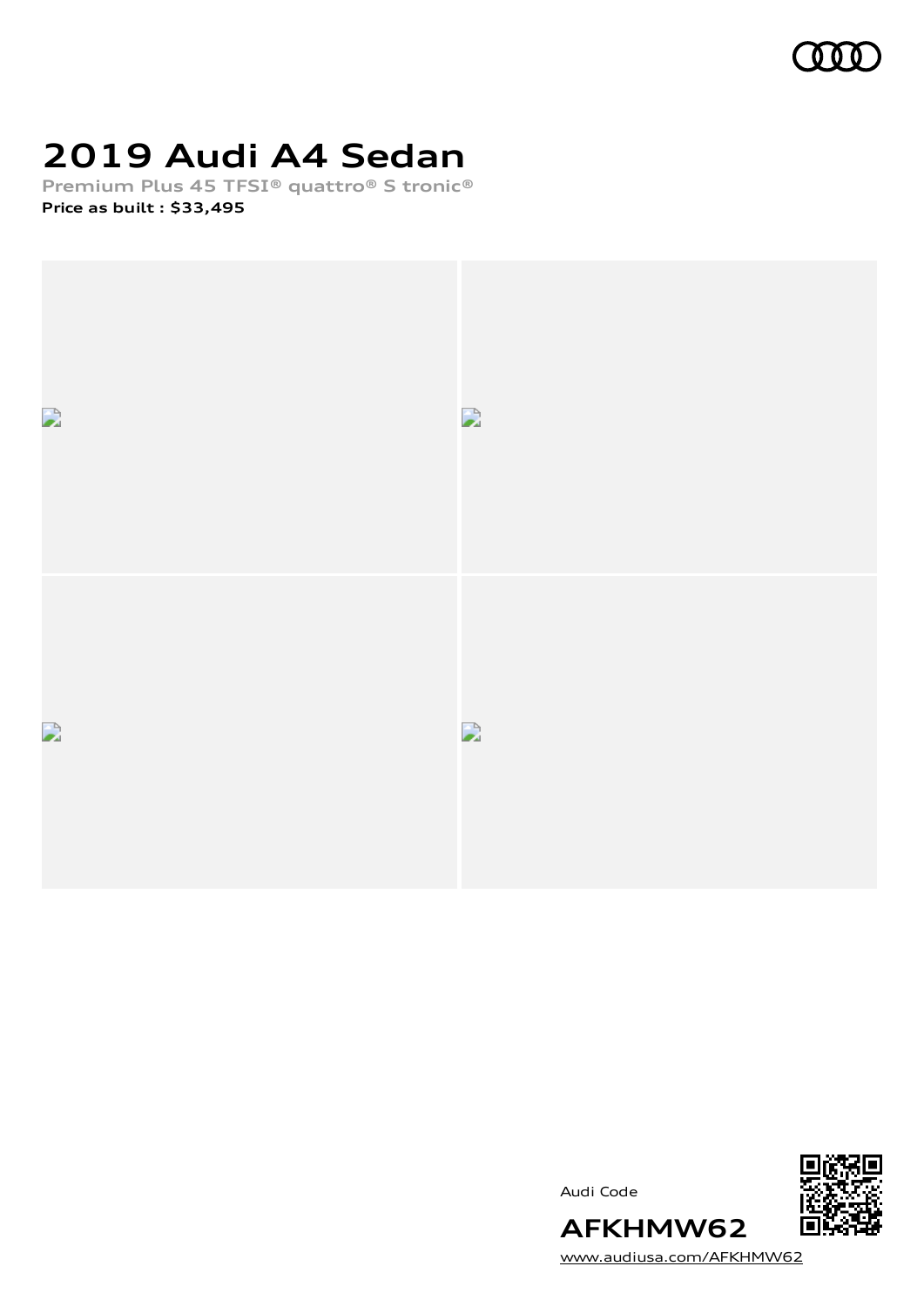## **Summary**

### **Audi 2019 Audi A4 Sedan** Premium Plus 45 TFSI® quattro® S tronic®

**Price as buil[t](#page-8-0)** \$33,495

### **Exterior colour**

Manhattan Gray metallic

### D

### **Further Information**

| Warranty        | N٥           |
|-----------------|--------------|
| Mileage         | 22,207 miles |
| Type of vehicle | Used car     |

### **Interior colour**

| Black |
|-------|
| Black |
| Black |
| Black |
|       |

### **Audi Code** AFKHMW62

### **Your configuration on www.audiusa.com** [www.audiusa.com/AFKHMW62](https://www.audiusa.com/AFKHMW62)

**Commission number** 2646650f0a0e09b0460e

### **Technical Specifications**

Engine type 2.0-liter four-cylinder Displacement/Bore and 1,984/82.5 x 92.8 cc/mm stroke Torque 273 lb-ft@rpm Top track speed 130 mph mph Acceleration (0 - 60 mph) 5.6 seconds seconds Recommended fuel Premium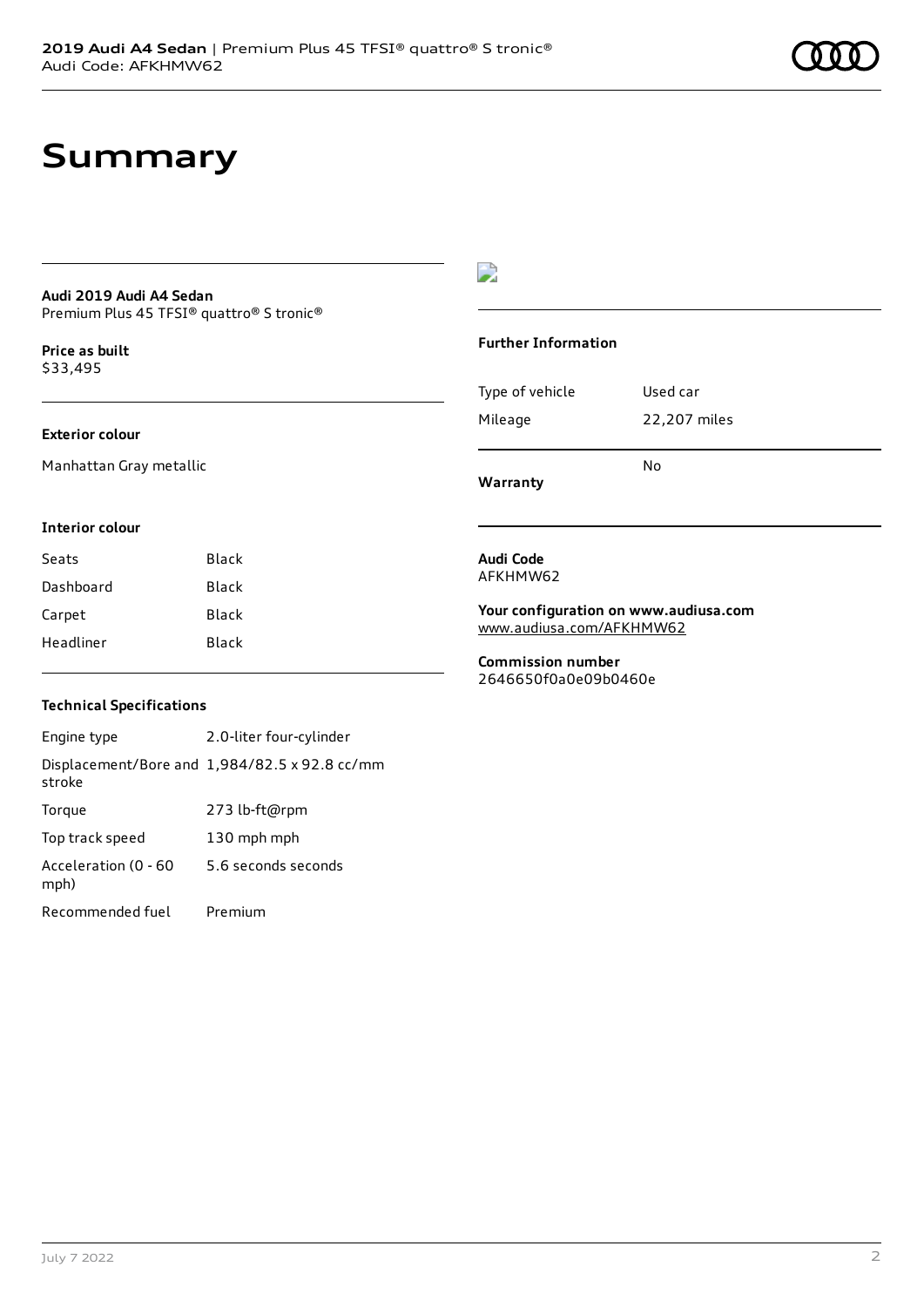

# **Standard features**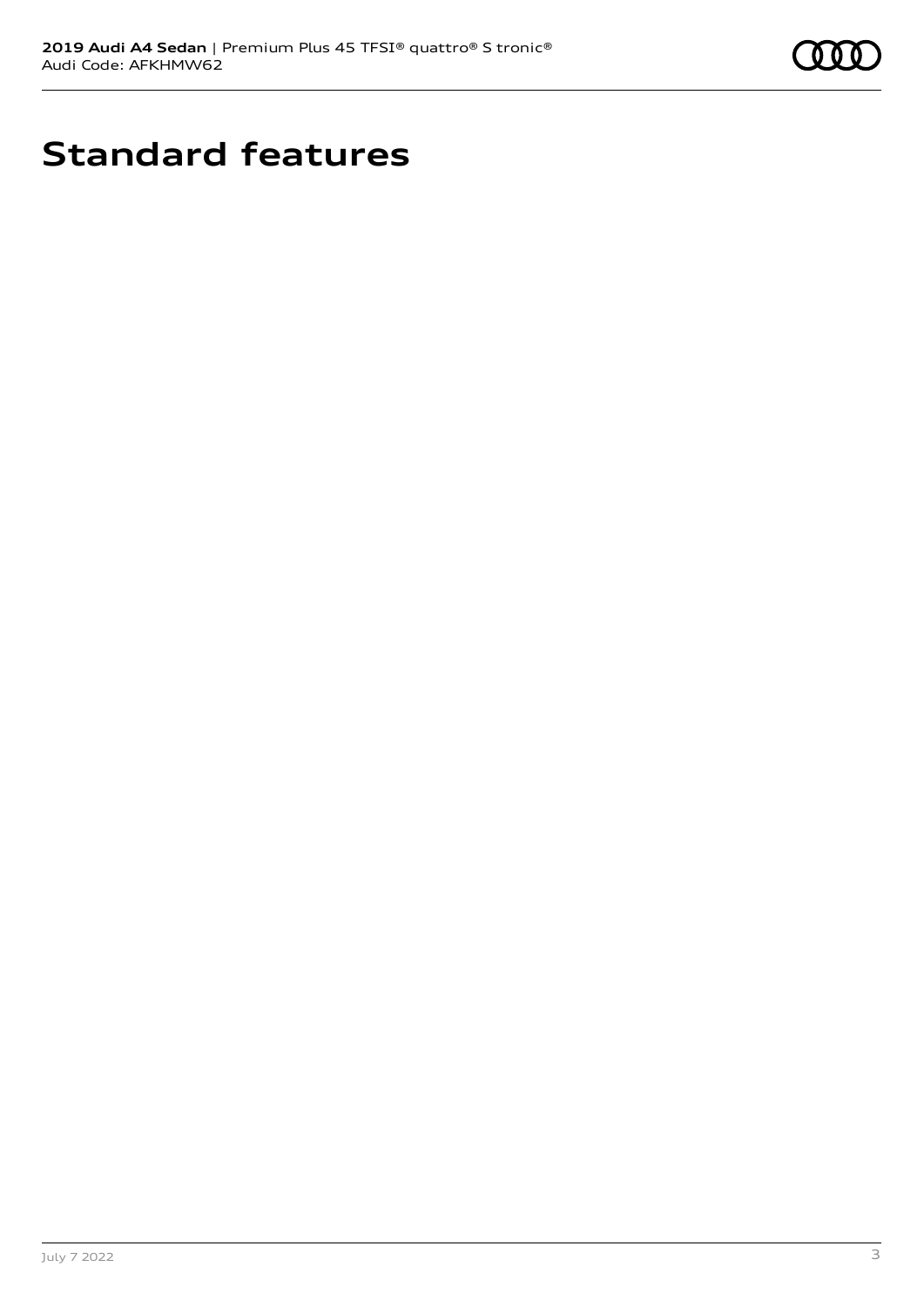## **Dealer remarks**

Certified. Gray 2019 Audi A4 2.0T Premium Plus quattro quattro 7-Speed Automatic S tronic 2.0L I4 TFSI DOHC 7-Speed Automatic S tronic, quattro, Black Leather.

#1 FACTORY CERTIFIED AUDI / VOLKSWAGEN DEALER IN NEW ENGLAND! Odometer is 5960 miles below market average! 23/34 City/Highway MPG

Audi Certified pre-owned Details:

\* Roadside Assistance

\* Limited Warranty: 12 Month/Unlimited Mile beginning after new car warranty expires or from certified purchase date

\* Transferable Warranty

\* Includes 24/7 Roadside Assistance emergency towing, collision, jump start, flat tire change, emergency fuel service, lock-out service, extrication service, Audi assist, CARFAX Vehicle History Report and SiriusXM satellite radio complimentary 90 day subscription. If Audi New Vehicle Limited Warranty (NVLW) coverage remains at time of CPO purchase, CPO Limited Warranty Coverage commences upon expiration of NVLW and continues until 5 years from vehicle's original in-service date with no mileage limitation. If NVLW coverage has expired at time of CPO purchase, CPO Limited Warranty coverage commences at time of purchase and continues for 12 months with no mileage limitation. Limited warranty is transferable between private parties.

- \* Warranty Deductible: \$0
- \* 300+ Point Inspection
- \* Vehicle History

Our Sales, Service and Parts Departments work closely together to provide you with the most enjoyable, least stressful car-buying experience possible. The average tenure for our sales people, managers, technicians and all other employees is over 20 years. You can be sure they'll provide you with the highest quality care for you and your vehicle. We are also proud to be a Better Business Bureau Accredited Business with an A+ rating.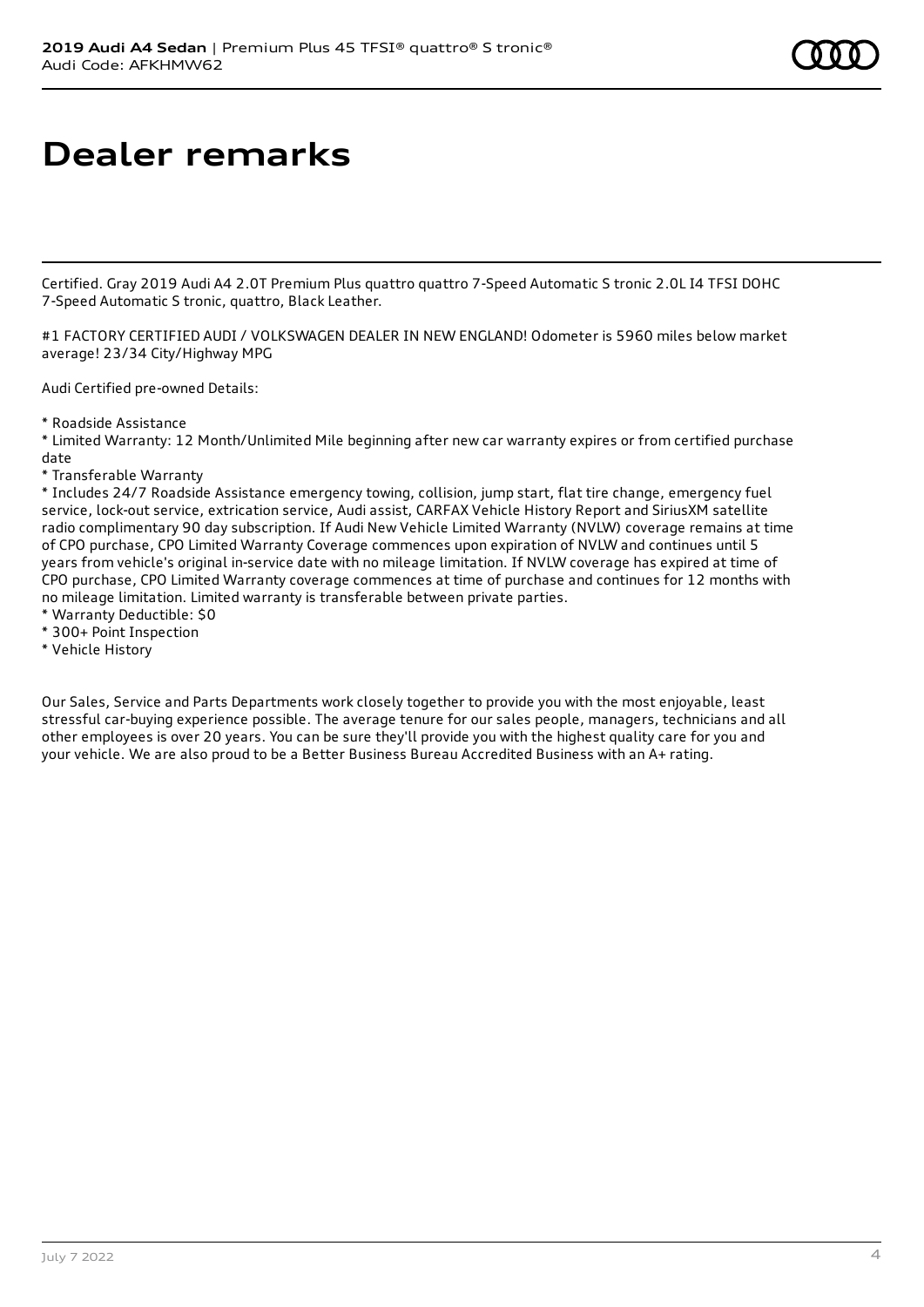## **Technical Specifications**

July 7 2022 5

## **Engineering | Performance**

**Electrical system**

Engine type 2.0-liter four-cylinder

Alternator 14 Volt - 110-150A Battery 12 Volt - 420A/70Ah

| Acceleration (0 - 60 5.6 seconds seconds<br>mph) |                                               |
|--------------------------------------------------|-----------------------------------------------|
| Power Level                                      | 45                                            |
| Engine block                                     | Cast-iron                                     |
| Induction/fuel injection Turbocharged/TFSI®      |                                               |
| Cylinder head                                    | Aluminum-alloy                                |
| Max. output ps/hp $248$ @ rpm                    |                                               |
| stroke                                           | Displacement/Bore and 1,984/82.5 x 92.8 cc/mm |
| Top track speed                                  | 130 mph mph                                   |
| Torque                                           | 273 lb-ft@rpm                                 |
| Valvetrain                                       | 16 valve DOHC with Audi valvelift             |

### **Transmission | Drivetrain**

| Gear ratios: 6th         | 0.508:1                                                                                                     |
|--------------------------|-------------------------------------------------------------------------------------------------------------|
| Gear ratios: Final Drive | 4.270:1                                                                                                     |
| Gear ratios: 7th         | 0.386:1                                                                                                     |
| Gear ratios: 4th         | 1.057:1                                                                                                     |
| Transmission             | Seven-speed S tronic <sup>®</sup> dual-clutch<br>transmission with quattro <sup>®</sup> all-<br>wheel drive |
| Gear ratios: 5th         | 0.738:1                                                                                                     |
| Gear ratios: 2nd         | 2.190:1                                                                                                     |
| Gear ratios: 3rd         | 1.517:1                                                                                                     |
| Gear ratios: Reverse     | 2.750:1                                                                                                     |
| Gear ratios: 1st         | 3.188:1                                                                                                     |

### **Steering**

| Steering type                             | Electromechanical speed-sensitive<br>power steering system |
|-------------------------------------------|------------------------------------------------------------|
| Turning diameter, curb-38.1 ft<br>to-curb |                                                            |
| Steering ratio                            | 15.9:1                                                     |

#### **Suspension**

| Front axle | Five-link front independent steel<br>spring suspension |
|------------|--------------------------------------------------------|
| Rear axle  | Five-link rear independent steel<br>spring suspension  |

### **(1/2)**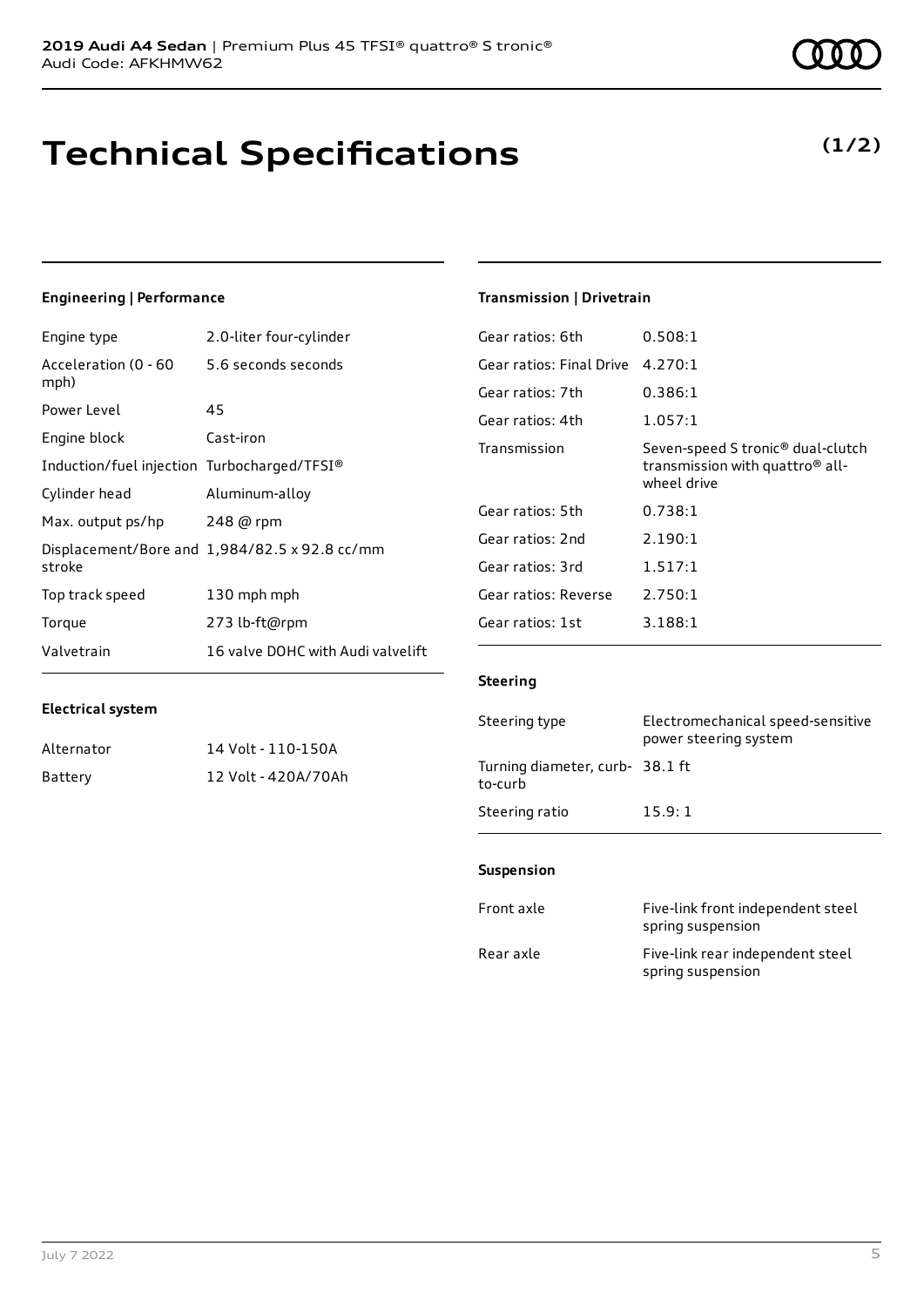# **Technical Specifications**

### **Brakes**

| Front brakes                                                                                                                                     | 13.3 (ventilated disc) in                                   | Seating capacity                          | 5                    |
|--------------------------------------------------------------------------------------------------------------------------------------------------|-------------------------------------------------------------|-------------------------------------------|----------------------|
| Rear brakes                                                                                                                                      | 13.0 (ventilated disc) in                                   | Shoulder room, rear                       | 54.5 in              |
| Parking brake                                                                                                                                    | Electromechanical                                           | Head room with front<br>sunroof           | 38.9 in              |
| <b>Body</b>                                                                                                                                      |                                                             | Leg room, rear                            | 35.7 in              |
|                                                                                                                                                  |                                                             | Shoulder room, front                      | 55.9 in              |
| Material<br>Lightweight construction<br>technology - multi-material body<br>construction (steel and aluminum<br>composition) and multistep anti- | Head room with rear<br>sunroof                              | 37.4 in                                   |                      |
|                                                                                                                                                  | Leg room, front                                             | $41.3$ in                                 |                      |
| Corrosion protection                                                                                                                             | corrosion protection<br>Multistep anti-corrosion protection | Cargo volume, rear<br>seatbacks up/folded | $13.0/-$ cu ft, cu f |
|                                                                                                                                                  |                                                             |                                           |                      |

### **Warranty | Maintenance**

| Warranty    | 4-Year/50,000 mile Audi New<br>Vehicle Limited Warranty                                  |
|-------------|------------------------------------------------------------------------------------------|
| Maintenance | 12-month/10.00 mile (whichever<br>occurs first) NO CHARGE first<br>scheduled maintenance |

### **Exterior Measurements**

| Height                           | 56.2 in   |
|----------------------------------|-----------|
| Overall width without<br>mirrors | 72.5 in   |
| Length                           | 186.1 in  |
| Wheelbase                        | 111.0 in  |
| Drag coefficient                 | 0.27 Cw   |
| Overall width with<br>mirrors    | 79.6 in   |
| Track rear                       | $61.2$ in |
| Track front                      | 61.9 in   |
| Curb weight                      | 3,627 lb  |

## **(2/2)**

| Shoulder room, rear                       | 54.5 in               |
|-------------------------------------------|-----------------------|
| Head room with front<br>sunroof           | 38.9 in               |
| Leg room, rear                            | 35.7 in               |
| Shoulder room, front                      | 55.9 in               |
| Head room with rear<br>sunroof            | 37.4 in               |
| Leg room, front                           | 41.3 in               |
| Cargo volume, rear<br>seatbacks up/folded | $13.0/-$ cu ft, cu ft |

**Interior measurements**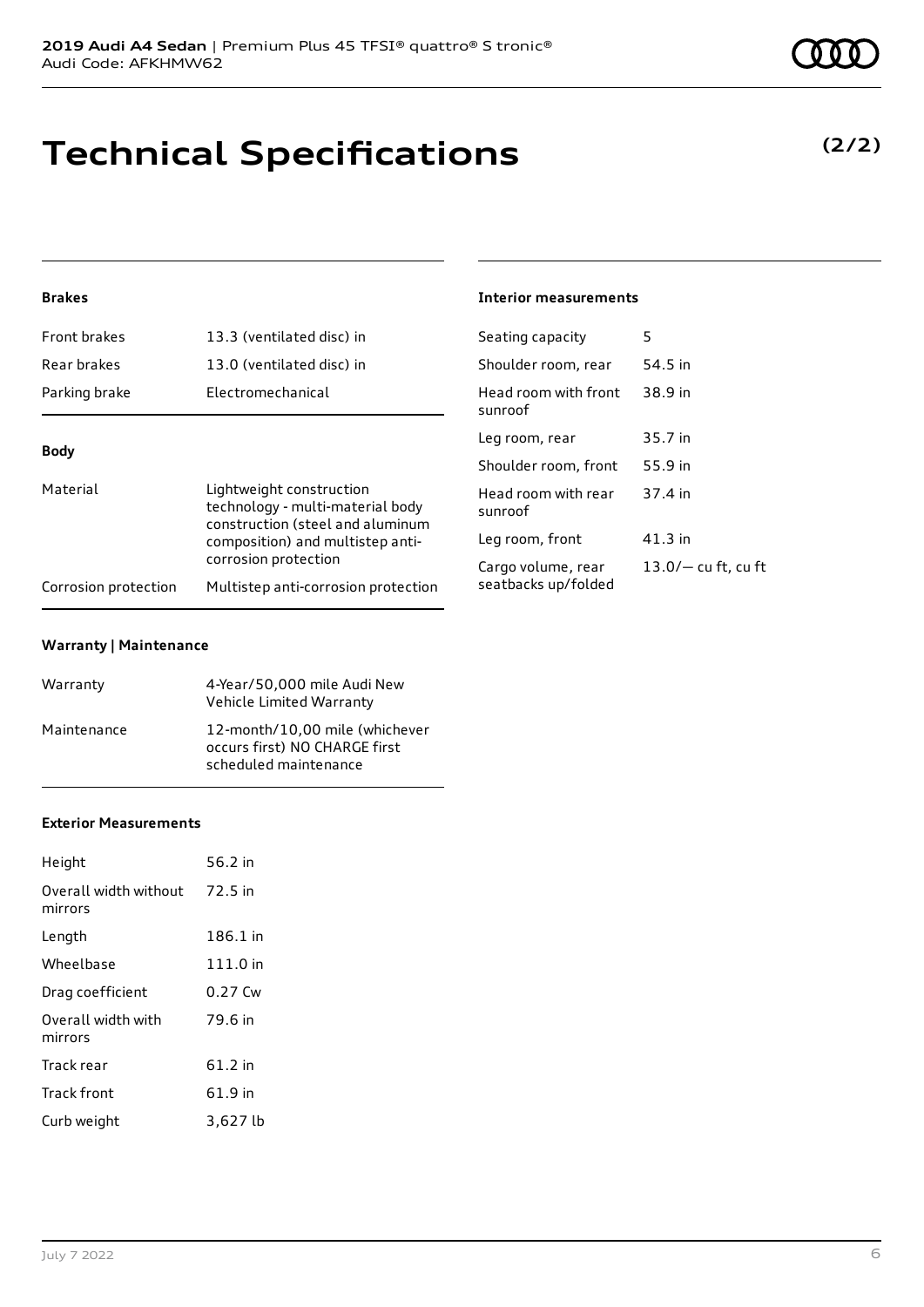## **Consumption- and emission**

**Consumption by NEDC**

combined 27 mpg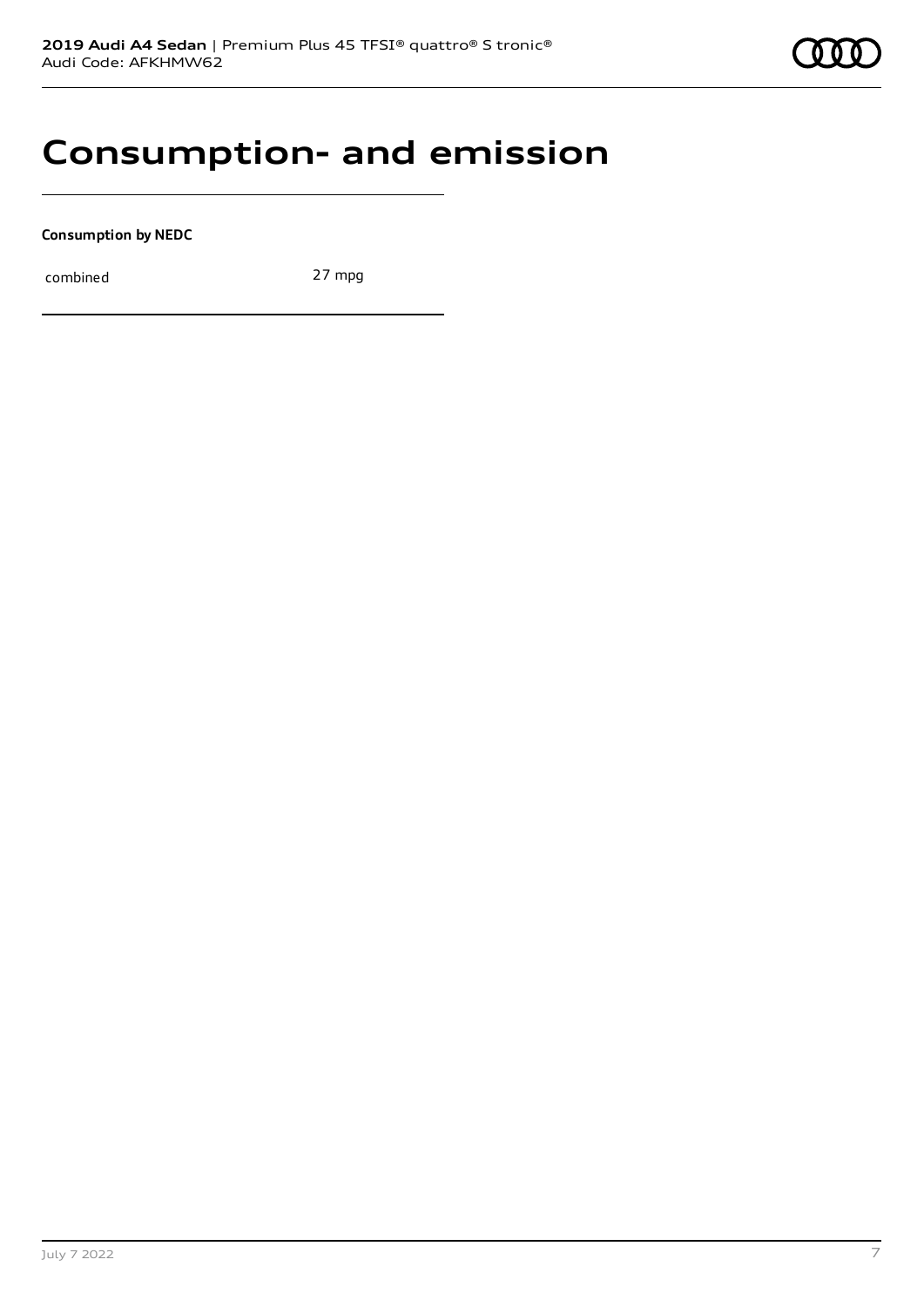# **Contact**

Dealer **Audi Mohegan Lake**

1791 E Main St 10547 Mohegan Lake NY

Phone: 9145288076 FAX: 9145280132

www: [https://www.audimoheganlake.com](https://www.audimoheganlake.com/)